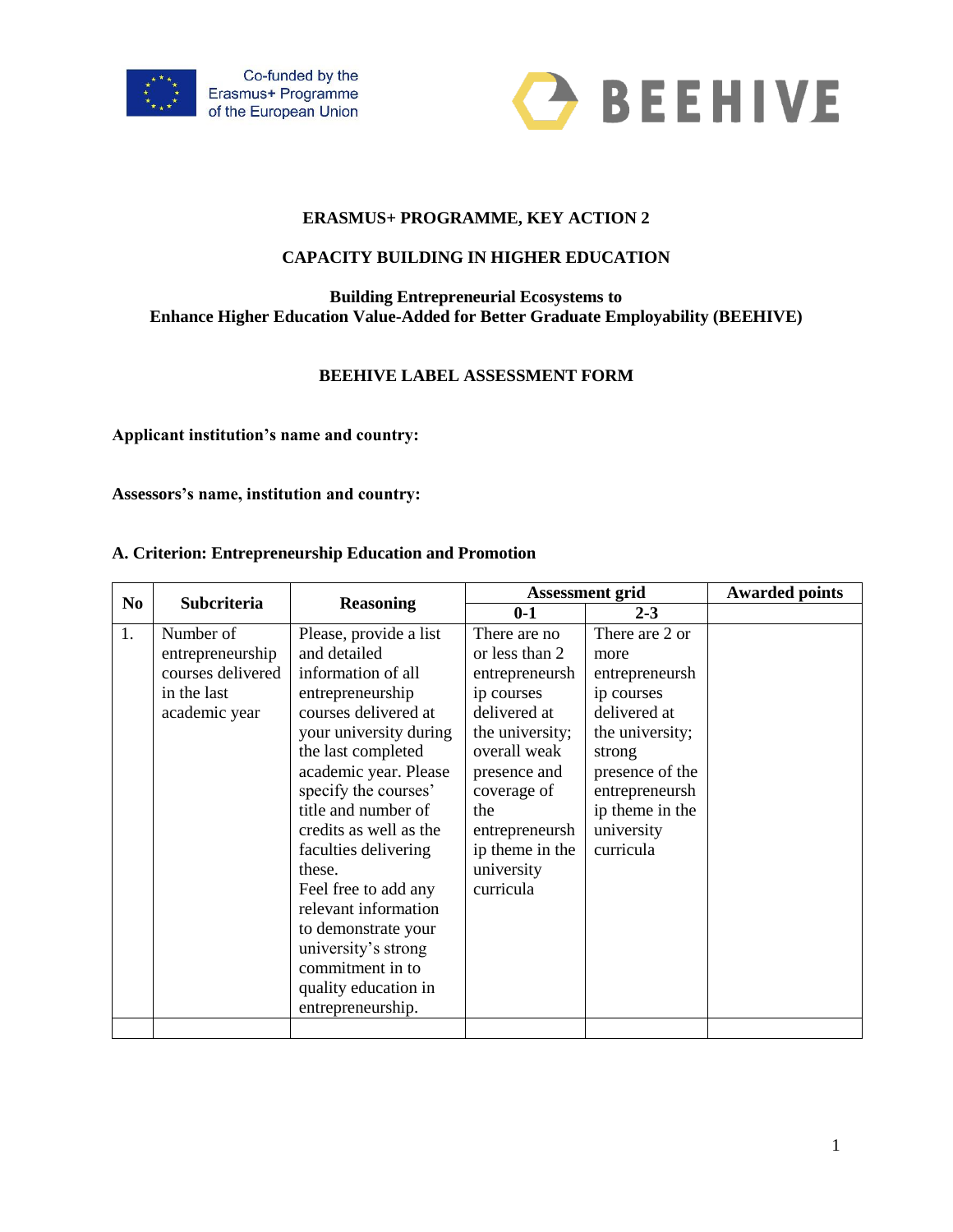

Co-funded by the Erasmus+ Programme<br>of the European Union



| 2.                                                 | Percentage of     | Please provide data in   | There are no       | There are at    |  |
|----------------------------------------------------|-------------------|--------------------------|--------------------|-----------------|--|
|                                                    | students enrolled | percentages about the    | or less than       | least $10\%$ of |  |
|                                                    | in                | students enrolled in     | $10\%$ of          | students        |  |
|                                                    | entrepreneurship  | each of the              | students           | enrolled in     |  |
|                                                    | courses in the    | aforementioned           | enrolled in        | entrepreneursh  |  |
|                                                    | last academic     | entrepreneurship         | entrepreneursh     | ip courses at   |  |
|                                                    | year              | courses during the last  | ip courses at      | the university  |  |
|                                                    |                   | completed academic       | the university     |                 |  |
|                                                    |                   | year.                    |                    |                 |  |
| 3.                                                 | Percentage of     | Please provide the       | There are no       | At least $0.5%$ |  |
|                                                    | students enrolled | percentage of students   | or less than $0,5$ | of the          |  |
|                                                    | in the BEEHIVE    | enrolled in the          | % of students      | university      |  |
|                                                    | Entrepreneurship  | <b>BEEHIVE</b>           | enrolled in the    | students are    |  |
|                                                    | MOOC during       | Entrepreneurship         | <b>BEEHIVE</b>     | enrolled in the |  |
|                                                    | the current       | MOOC during the          | Entrepreneurs      | <b>BEEHIVE</b>  |  |
|                                                    | academic year     | current academic year.   | hip MOOC;          | Entrepreneursh  |  |
|                                                    |                   | Please provide a list of | overall weak       | ip MOOC;        |  |
|                                                    |                   | the enrolled students.   | engagement         | overall strong  |  |
|                                                    |                   |                          | with the           | involvement in  |  |
|                                                    |                   |                          | <b>BEEHIVE</b>     | <b>BEEHIVE</b>  |  |
|                                                    |                   |                          | Entrepreneurs      | Entrepreneursh  |  |
|                                                    |                   |                          | hip MOOC.          | ip MOOC.        |  |
| <b>Total number of points awarded in Criterion</b> |                   |                          |                    |                 |  |
| A                                                  |                   |                          |                    |                 |  |
| <b>Comments on the information and evidence</b>    |                   |                          |                    |                 |  |
| provided in Criterion A and                        |                   |                          |                    |                 |  |
| recommendations for the future                     |                   |                          |                    |                 |  |

# **B. Criterion: Students' Start-up Support Systems**

|                  | <b>Subcriteria</b><br>No | <b>Reasoning</b>          | <b>Assessment grid</b> | <b>Awarded points</b> |  |
|------------------|--------------------------|---------------------------|------------------------|-----------------------|--|
|                  |                          |                           | $0 - 1$                | $2 - 3$               |  |
| $\overline{4}$ . | Number of start-         | Please provide a list of  | Lack of formal         | There is 1 or         |  |
|                  | up                       | formal<br>start-up<br>the | start-up               | formal<br>more        |  |
|                  | support/mentori          | support/mentoring         | support/mento          | start-up              |  |
|                  | programmes<br>ng         | programmes you had in     | ring                   | support/mento         |  |
|                  | last<br>the<br>in        | your university during    | programmes in          | ring                  |  |
|                  | academic year            | the last academic year.   | the university;        | programmes in         |  |
|                  |                          |                           | there are no or        | the university.       |  |
|                  |                          |                           | only                   |                       |  |
|                  |                          |                           | occasional             |                       |  |
|                  |                          |                           | voluntary              |                       |  |
|                  |                          |                           | initiatives<br>of      |                       |  |
|                  |                          |                           | faculty                |                       |  |
|                  |                          |                           | members                |                       |  |
|                  |                          |                           | aiming<br>to           |                       |  |
|                  |                          |                           | support                |                       |  |
|                  |                          |                           | individual             |                       |  |
|                  |                          |                           | student ideas.         |                       |  |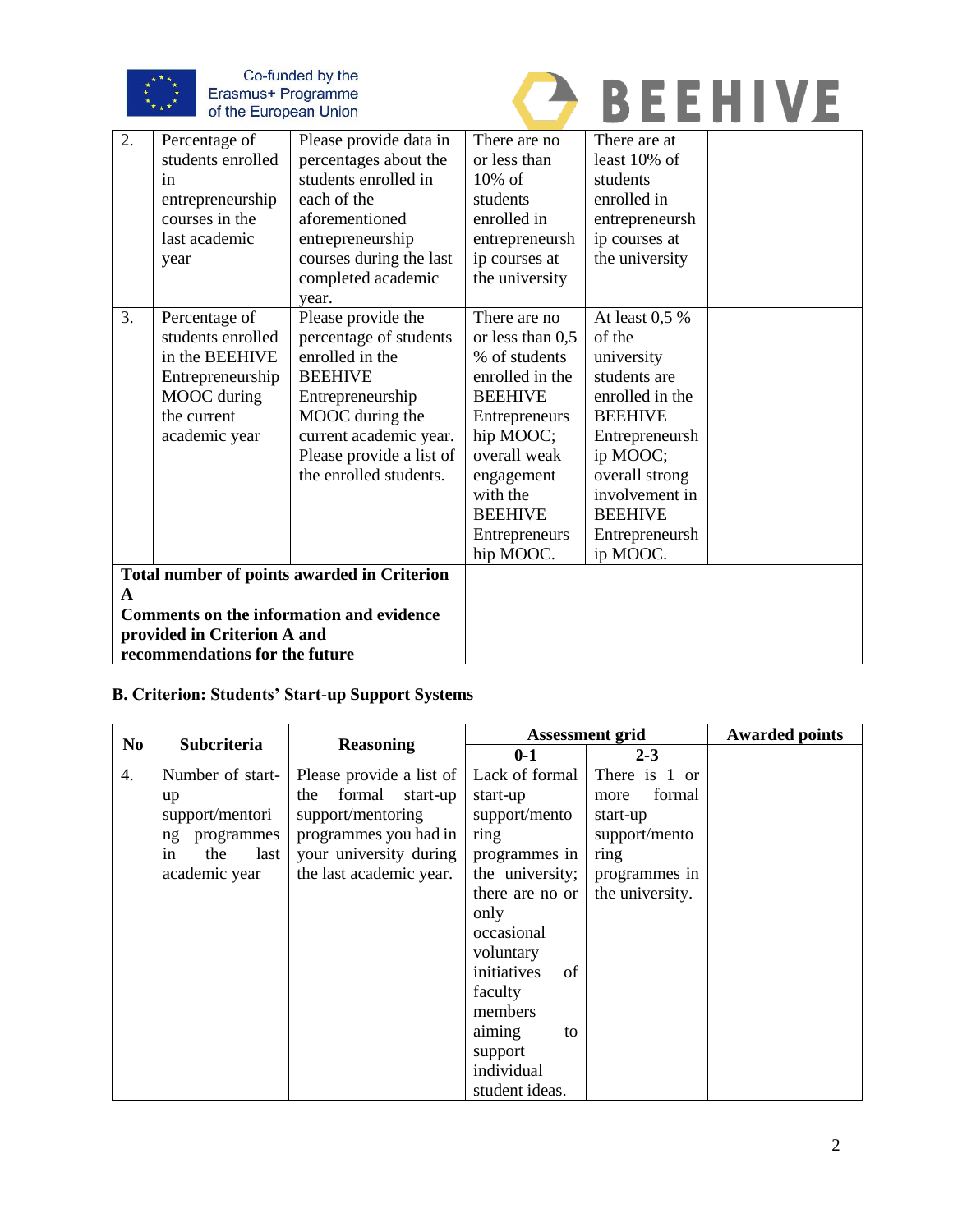

# Co-funded by the<br>Erasmus+ Programme<br>of the European Union



| 5.                                          | Number of start- Please | provide the                    | Less than 2      | There are 2 or   |  |
|---------------------------------------------|-------------------------|--------------------------------|------------------|------------------|--|
|                                             | up mentors and          | number of start-up             | start-up         | more start-up    |  |
|                                             | mentor<br>to            | mentors you had in the         | mentors in the   | mentors in the   |  |
|                                             | students' ratio in      | University in the last         | university are   | university       |  |
|                                             | the last academic       | academic year as well          | formally         | formally         |  |
|                                             | year                    | information<br>on<br><b>as</b> | assigned with    | assigned with    |  |
|                                             |                         | mentor/students ratio.         | start-up         | start-up         |  |
|                                             |                         | Be free to add any             | mentoring        | mentoring        |  |
|                                             |                         | further<br>relevant            | tasks<br>and     | tasks<br>and     |  |
|                                             |                         | information<br>to              | responsibilities | responsibilities |  |
|                                             |                         | demonstrate the quality        |                  |                  |  |
|                                             |                         | of the entrepreneurship        |                  |                  |  |
|                                             |                         | support services               |                  |                  |  |
|                                             |                         | provided at<br>your            |                  |                  |  |
|                                             |                         | university.                    |                  |                  |  |
| Total number of points awarded in Criterion |                         |                                |                  |                  |  |
| B                                           |                         |                                |                  |                  |  |
| Comments on the information and evidence    |                         |                                |                  |                  |  |
| provided in Criterion B and                 |                         |                                |                  |                  |  |
| recommendations for the future              |                         |                                |                  |                  |  |

# **C. Criterion: Students' Start-up Services**

|    | N <sub>0</sub><br>Subcriteria | <b>Reasoning</b>                  | Assessment grid      | <b>Awarded points</b> |  |
|----|-------------------------------|-----------------------------------|----------------------|-----------------------|--|
|    |                               |                                   | $0-1$                | $2 - 3$               |  |
| 6. | Number<br>of                  | Please<br>provide<br>the          | There are no         | There is 1 or         |  |
|    | start-up                      | number of start-up                | start-up             | more<br>start-up      |  |
|    | competitions                  | competitions<br><b>or</b>         | competitions         | competitions          |  |
|    | plenary<br><sub>or</sub>      | plenary events<br>you             | plenary<br><b>or</b> | plenary<br><b>or</b>  |  |
|    | events<br>to                  | organized<br><sub>or</sub><br>are | events<br>to         | events<br>to          |  |
|    | promote                       | planning<br>at<br>your            | promote              | promote               |  |
|    | business ideas                | university to promote             | business start-      | business start-       |  |
|    |                               | students'<br>business             | up ideas at the      | up ideas at the       |  |
|    |                               | ideas in the<br>last              | university.          | university.           |  |
|    |                               | academic year or in the           |                      |                       |  |
|    |                               | near future.                      |                      |                       |  |
| 7. | Number<br>of                  | Please provide<br>the             | There<br>are         | There<br>is<br>at     |  |
|    | accelerators/in               | number<br>of                      | neither              | least<br>an           |  |
|    | cubators<br>and               | accelerators/incubators           | accelerator/inc      | accelerator/inc       |  |
|    | engagement                    | you have at your                  | ubator<br>nor        | ubator and/or         |  |
|    | with<br>the                   | university for student            | participation in     | engagement            |  |
|    | <b>BEEHIVE</b>                | start-up support.                 | <b>BEEHIVE</b>       | with<br>the           |  |
|    | Accelerator                   | Please provide detailed           | Accelerator          | <b>BEEHIVE</b>        |  |
|    | Programme                     | information about your            | Programme.           | Accelerator           |  |
|    |                               | university'                       |                      | Programme.            |  |
|    |                               | with<br>engagement                |                      |                       |  |
|    |                               | <b>BEEHIVE Accelerator</b>        |                      |                       |  |
|    |                               | Programme, if any.                |                      |                       |  |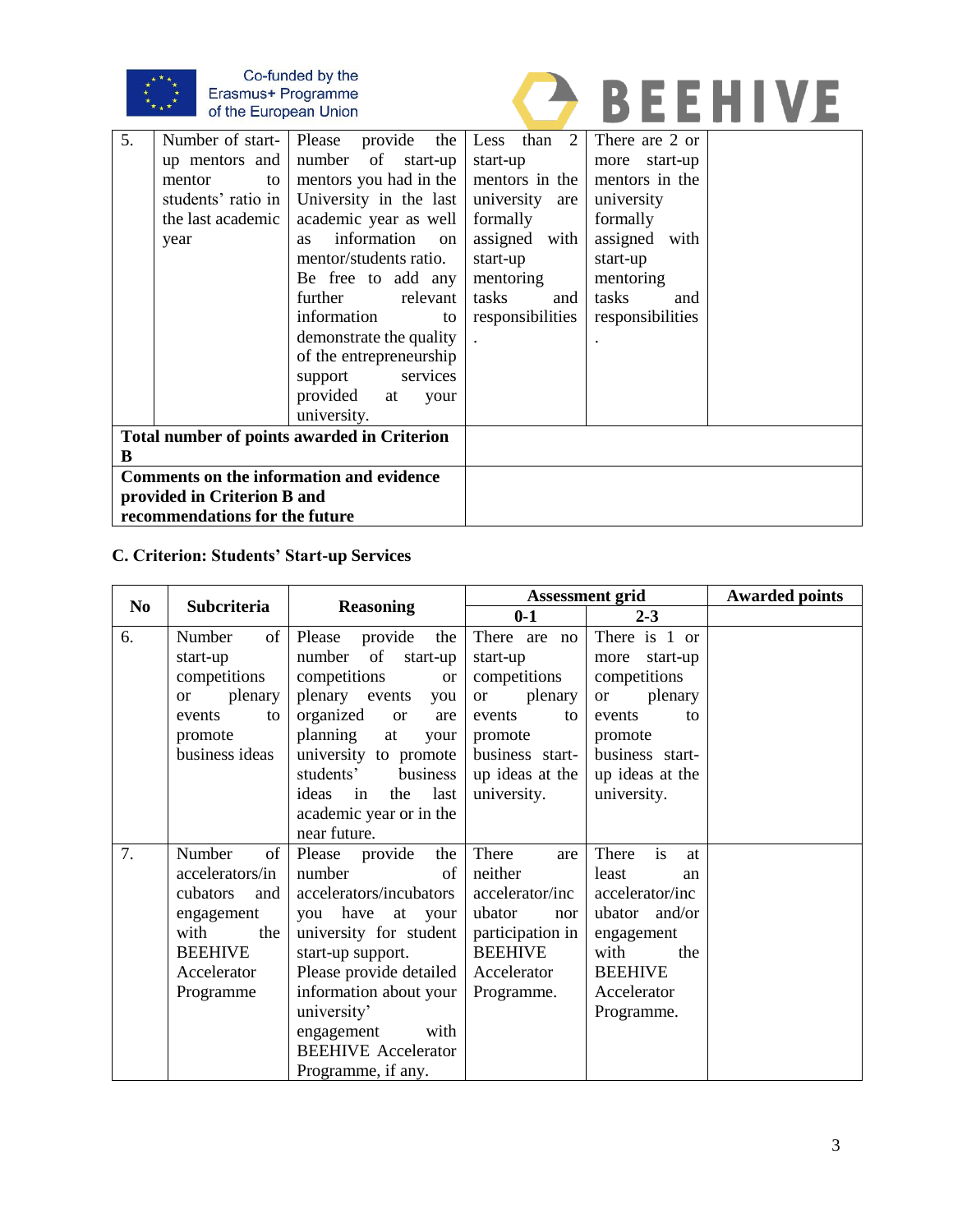



| 8.                                                                                                        | of  <br>Number<br>investors/partn<br>erships to fund<br>students'<br>entrepreneuria<br>1 initiatives | Please provide a list There are less<br>evidence of<br>and<br>and/or<br>investors<br>business partners that<br>fund<br>and<br>support<br>student<br>financially<br>start-up initiatives at<br>your university. | than<br>investors<br>and/or<br>business<br>partners<br>that<br>fund<br>and<br>support<br>financially<br>student<br>start-<br>up initiatives at<br>the university. | There are 2 or<br>more investors<br>and/or<br>business<br>that<br>partners<br>fund<br>and<br>support<br>financially<br>student start-<br>up initiatives at<br>the university. |  |
|-----------------------------------------------------------------------------------------------------------|------------------------------------------------------------------------------------------------------|----------------------------------------------------------------------------------------------------------------------------------------------------------------------------------------------------------------|-------------------------------------------------------------------------------------------------------------------------------------------------------------------|-------------------------------------------------------------------------------------------------------------------------------------------------------------------------------|--|
| Total number of points awarded in Criterion<br>C                                                          |                                                                                                      |                                                                                                                                                                                                                |                                                                                                                                                                   |                                                                                                                                                                               |  |
| Comments on the information and evidence<br>provided in Criterion C and recommendations<br>for the future |                                                                                                      |                                                                                                                                                                                                                |                                                                                                                                                                   |                                                                                                                                                                               |  |

**Total number of points awarded in Criteria A, B and C:**

*Based on the above awarded points, I confirm that to the best of my judgement, ………………………………… (name of the application institution) is/ is not eligible to receive the BEEHIVE Label.*

**Assessor's name:**

**Assessors' instituion:**

**Date and venue:**